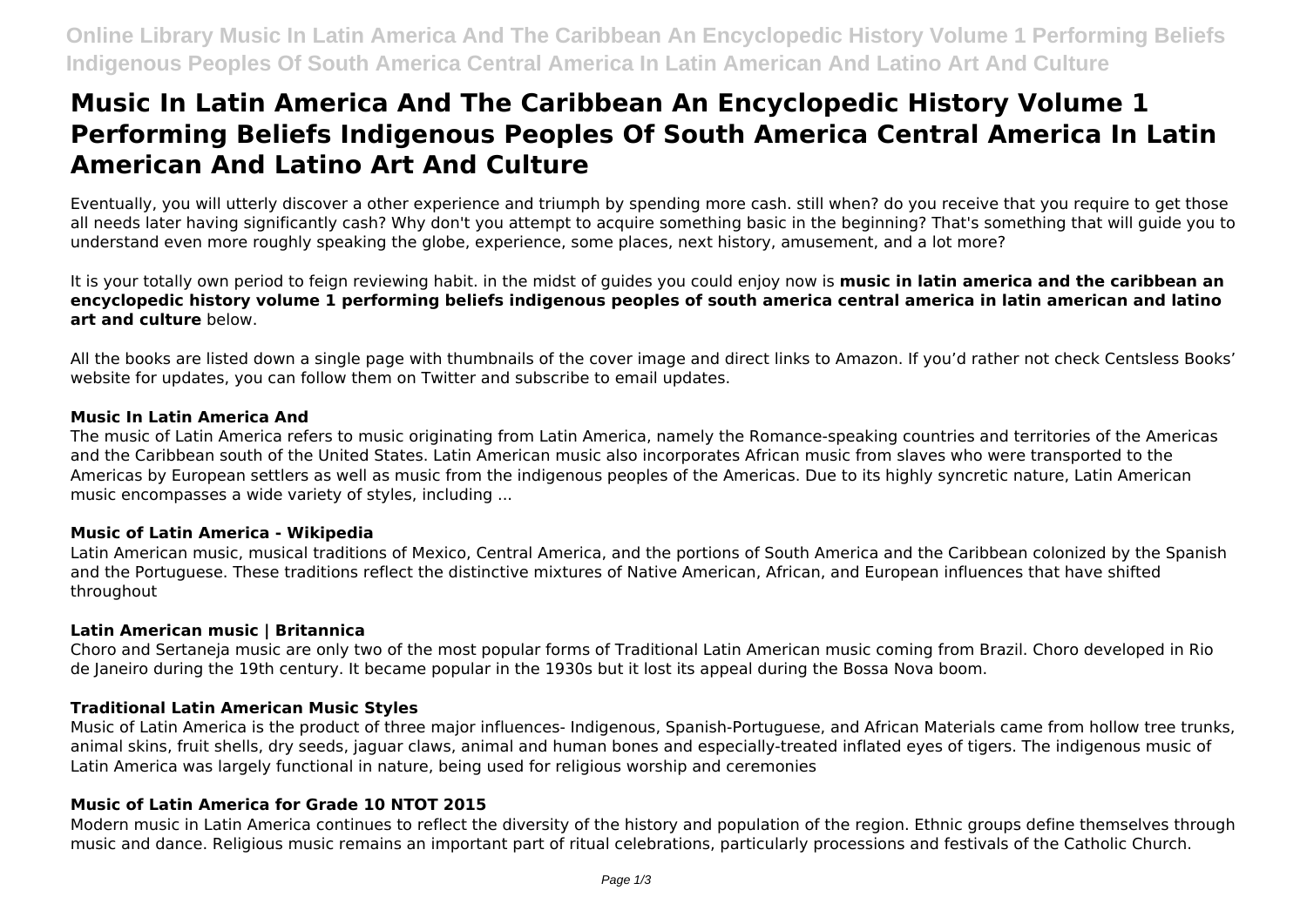# **Online Library Music In Latin America And The Caribbean An Encyclopedic History Volume 1 Performing Beliefs Indigenous Peoples Of South America Central America In Latin American And Latino Art And Culture**

#### **The Musical Tradition in Latin America - Latin American ...**

The earliest popular Latin American music in the United States came with rhumba in the early 1930s, and was followed by calypso in the mid-1940s, mambo in the late 1940s and early 1950s, chachachá and charanga in the mid-1950s, bolero in the late 1950s and finally boogaloo in the mid-1960s, while Latin American music mixed with jazz during the same period, resulting in Latin jazz and the bossa nova fusion cool jazz.

#### **Latin American music in the United States - Wikipedia**

Music in Latin America and the Caribbean: Introduction There are different ideas about what parts of the world make up Latin America. For our purposes, we will be learning about the music and culture of: • Mexico (Geographically and politically, part of North America; culturally, can be considered part of Latin America.) • South America and Central America (Please note that these ...

#### **Music** in Latin America and the Caribbean- Introduction ...

Latin America has become a center stage for the music industry worldwide, and everyone is ready to fight for a space in that market. With more qualified competition, basic packages with reduced values and a decentralized market, the region's audiences should be tapped into for all its potential.

#### **What's the best music streaming service in Latin America?**

Because of its highly syncretic make-up, Latin American music covers a variety of styles, including genres like rumba, tango, samba, merengue, salsa, and bachata. The music of the United States has also influenced Latin American music, leading to the development of their versions of rock, hip-hop, jazz, pop, and reggaeton.

#### **The Difference Between Spanish Music and Latin American ...**

Andean music also appears across several countries in Latin America and can be recognised through its distinctive use of the panpipes, charango and percussion such as the chajchas. Musician Rafael...

# **Latin America - Asia, Latin America and the Middle East ...**

Latin American music is music that comes from countries in Central and South America, as well as Spanish-speaking nations in the Caribbean. Latin American music takes many forms and incorporates a wide range of styles, from rap and rock to jazz and classical.

# **Types of Latin American Music | Our Pastimes**

Latin music is the combination of four musical elements, musical styles, cultural backgrounds, language, and geography. Some of the musical styles are tango, bossa nova, merengue, and salsa and also other genres such as reggae, jazz, rock, and Latin pop. What are the different instruments used in Latin-American Music? 1.

#### **Afro-Latin American Music - SlideShare**

Currents in Latin American and Iberian Music This innovative series examines the vast musical heritage of the Iberian Peninsula and its former colonies. Embracing the historical connection between Spain, Portugal, and Latin America, Currents in Latin American and Iberian Music adopts an inclusive stance in relation to these diverse realms.

#### **Currents in Latin American and Iberian Music - Oxford ...**

The biggest contribution by European conquerors to the music scene in the continent was with languages. Spanish and Portuguese were heavily